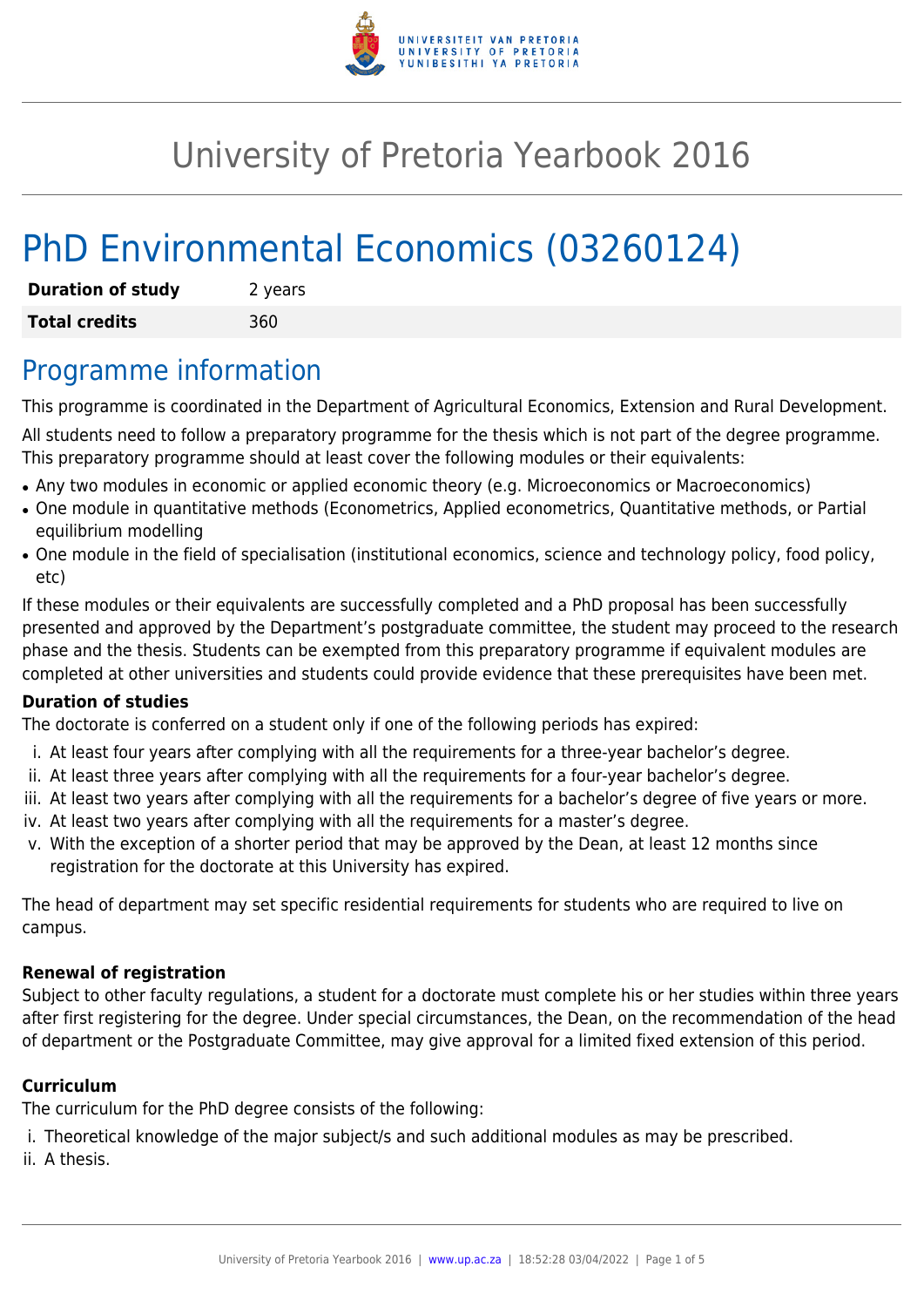

### **Conversion of a master's to doctoral study**

The stipulations of G.41 apply as follows:

- 1. Requirements
- a. Under special circumstances, the dean of a faculty may convert the registration of a candidate for the master's degree to registration for a doctoral degree.
- b. For such conversions, the head of department and the supervisor must be satisfied that the student's completed work is of the standard that would be expected of a doctoral student, that the student is capable of completing a doctoral degree, and that the project is of appropriate standard and scope to constitute a doctoral study.
- c. For such conversions, the head of department and the supervisor must be satisfied that the student has demonstrated that he or she has the potential to fulfil the requirements of a doctoral degree without having completed a master's degree.
- 2. Process
- a. Application for conversion may be submitted at any time during the course of study for the master's degree.
- b. The application for the conversion must include the following documentation:
- i. A detailed progress report by the candidate of the work completed for the master's project. The report must provide proof that the results obtained thus far are of such a standard and scientific significance that they justify conversion to a doctoral project. The report should include details of presentations made at conferences and of material that has been submitted for publication and/or published.
- ii. A detailed proposal for the intended doctoral project, written by the candidate, including the objectives of the project.
- iii. A recommendation by the supervisor with specific comments on the ability of the applicant as a potential doctoral candidate as well as the feasibility of the conversion, especially with regard to the information provided by the candidate in his/her reports (items (i) and (ii)).
- iv. A recommendation by the head of department, if he or she is not the supervisor, in which the ability of the candidate as a potential doctoral candidate is confirmed.
- v. If the dean considers it advisable for the faculty, the candidate may be required to present a seminar to the department in support of the application. In this case, the head of department should include a report on this in his or her recommendation.
- c. The application of the candidate, together with the reports and recommendations, is submitted for consideration to the dean, (who may delegate to the Chairperson of the Faculty Postgraduate Committee) for approval. The decision should be submitted to the Faculty Board for approval.

#### **General**

Candidates are required to familiarise themselves with the General Regulations regarding the maximum duration of study and the requirements to submit an article/s for publication.

### Admission requirements

Admission is dependent on the candidate being in possession of an MSc in Environmental Economics or an equivalent degree with the status thereof as evaluated by the Director of the Centre and the head(s) of the particular department(s). In addition to further theoretical studies as prescribed by the Director and head(s) of the relevant department(s) the study will involve a doctoral research thesis under guidance of a supervisor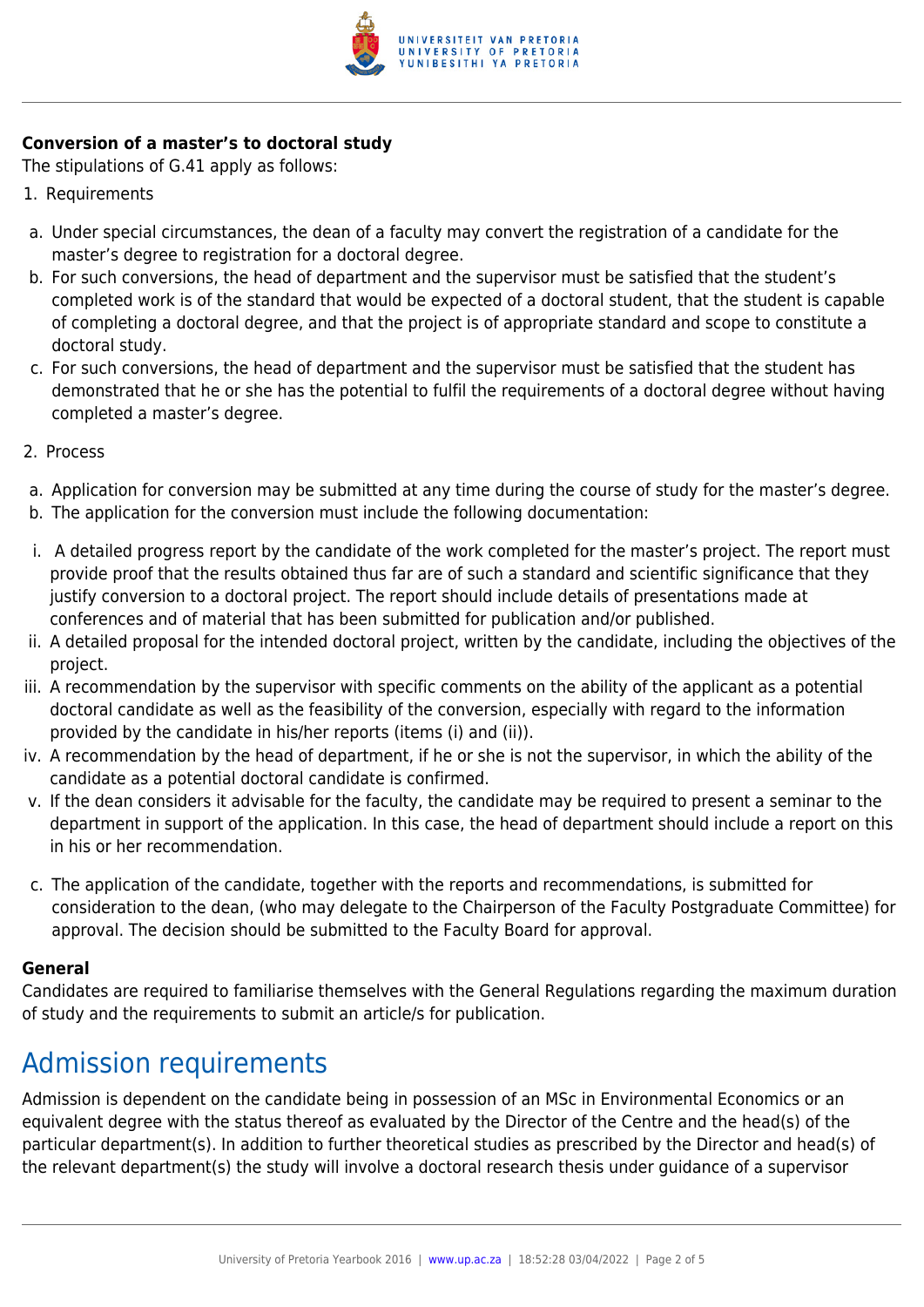

selected by the Director and head of department. The supervisor will be a suitable academic staff member of the University of Pretoria.

### Examinations and pass requirements

- i. Consult the General Regulations that apply to the calculation of marks.
- ii. In order to obtain the PhD degree the candidate must:
- pass the examinations and the prescribed modules, as determined in the study programme;
- pass the thesis; and
- pass the final examination on the thesis and general subject knowledge.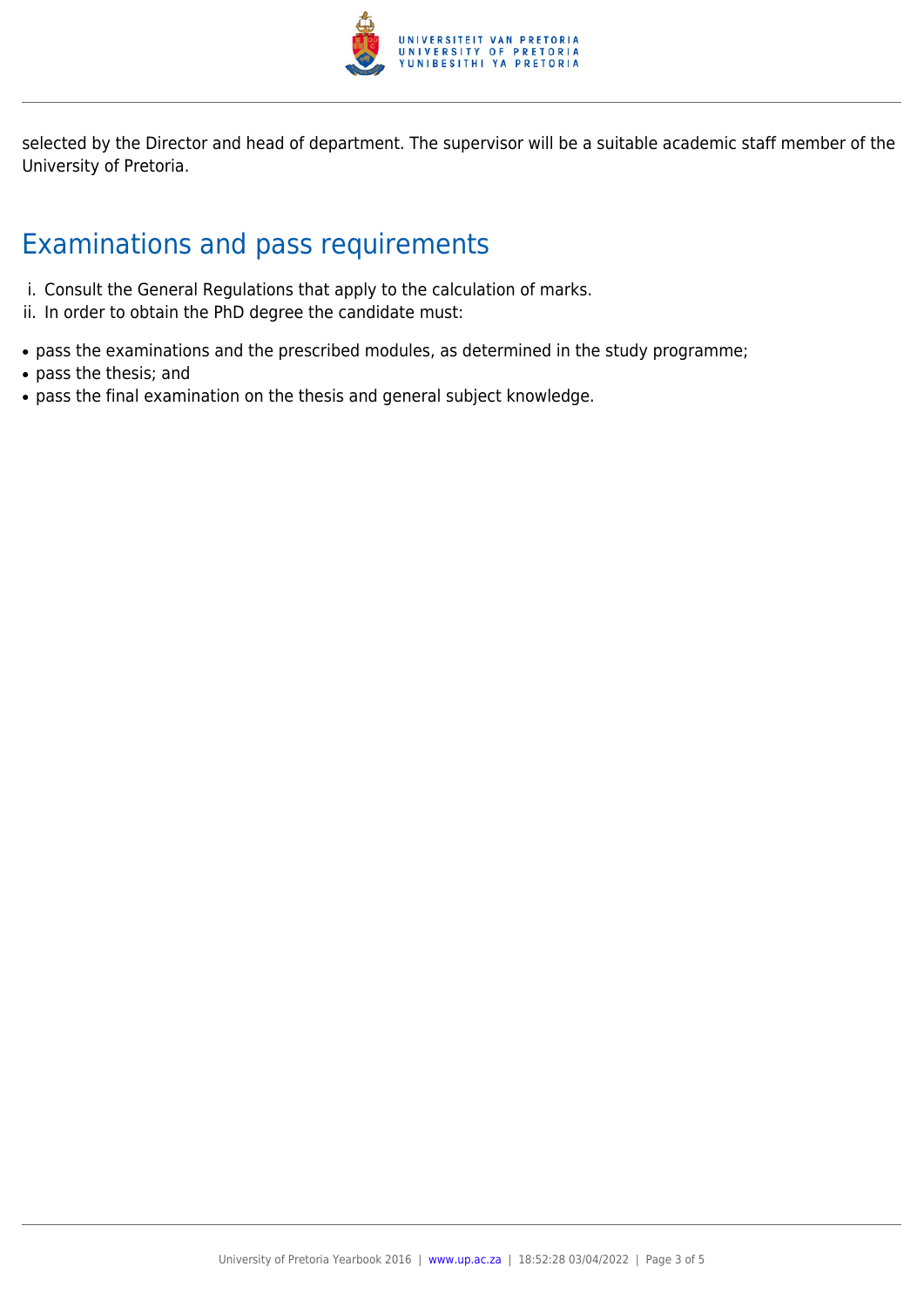

### Curriculum: Year 1

**Minimum credits: 360**

### **Core modules**

### **Thesis: Environmental economics 993 (ENV 993)**

| <b>Module credits</b>         | 360.00                      |
|-------------------------------|-----------------------------|
| <b>Prerequisites</b>          | No prerequisites.           |
| Language of tuition           | English                     |
| <b>Academic organisation</b>  | Agric Econ, Ext + Rural Dev |
| <b>Period of presentation</b> | Year                        |